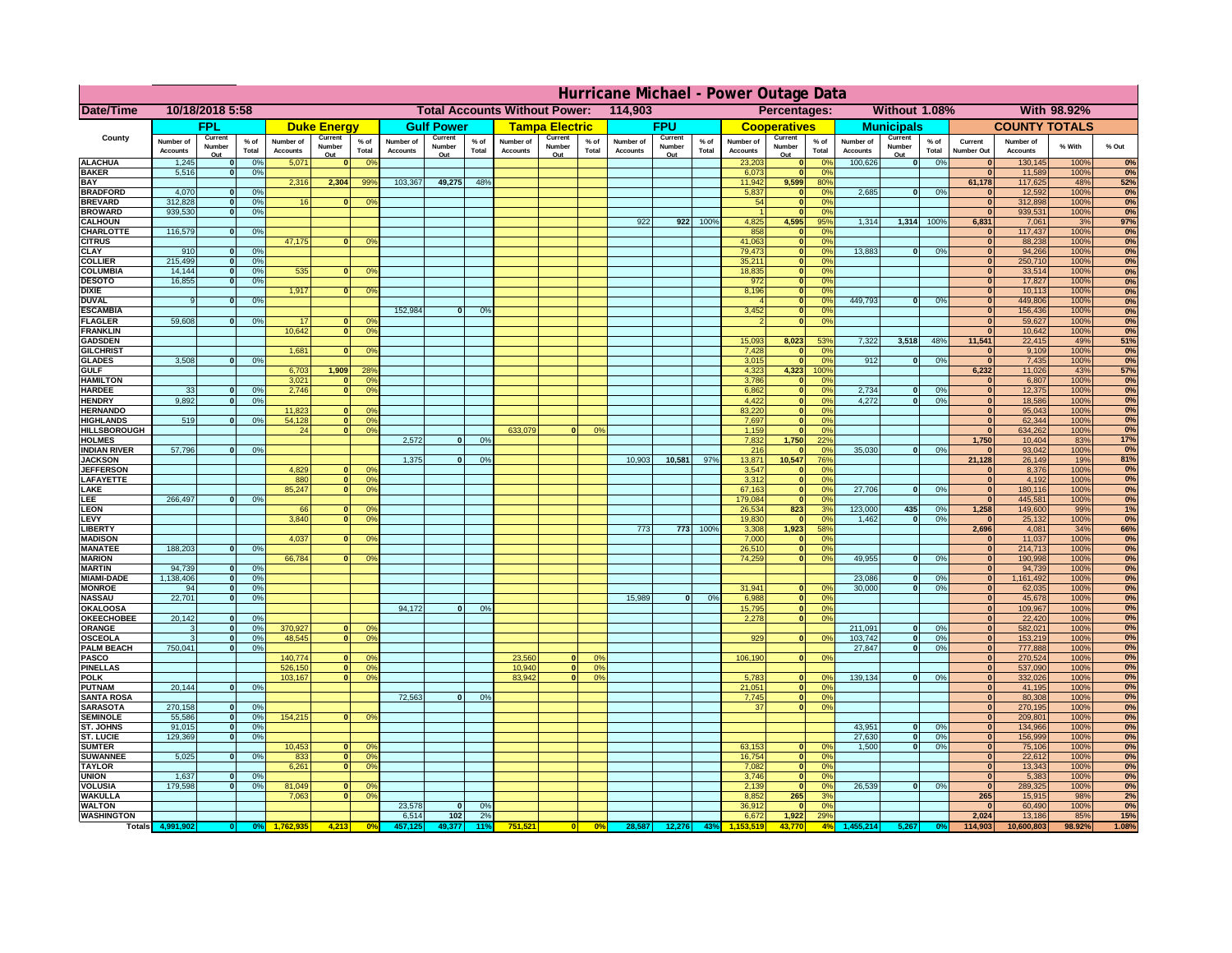# 10/18/2018 5:58 AM Hurricane Michael

| <b>Power Provider</b>                   | <b>County</b>       | <b>Number of Customers</b> | <b>Current Number Out</b> | <b>Outage Percentage</b> | <b>Estimated Restore Time</b> |
|-----------------------------------------|---------------------|----------------------------|---------------------------|--------------------------|-------------------------------|
|                                         |                     |                            |                           |                          |                               |
| <b>Gulf Power Company</b>               | BAY                 | 103,367                    | 49,275                    | 47.67%                   | >5 days                       |
| Florida Public Utilities Corporation    | <b>JACKSON</b>      | 10,903                     | 10,581                    | 97.05%                   | >5 days                       |
| West Florida Electric Cooperative, Inc. | <b>JACKSON</b>      | 13,824                     | 10,500                    | 75.95%                   | >5 days                       |
| Gulf Coast Electric Cooperative, Inc.   | BAY                 | 11,942                     | 9,599                     | 80.38%                   | >5 days                       |
| Talquin Electric Cooperative, Inc.      | GADSDEN             | 15,093                     | 8,023                     | 53.16%                   | 72                            |
| Gulf Coast Electric Cooperative, Inc.   | GULF                | 4,323                      | 4,323                     | 100.00%                  | >5 days                       |
|                                         |                     |                            |                           |                          |                               |
| City of Quincy                          | <b>GADSDEN</b>      | 4,768                      | 2,896                     | 60.74%                   | >5 days                       |
| West Florida Electric Cooperative, Inc. | CALHOUN             | 2,977                      | 2,752                     | 92.44%                   | >5 days                       |
| <b>Duke Energy</b>                      | BAY                 | 2,316                      | 2,304                     | 99.48%                   | <b>TBD</b>                    |
| Talquin Electric Cooperative, Inc.      | LIBERTY             | 3,308                      | 1,923                     | 58.13%                   | >5 days                       |
| Duke Energy                             | <b>GULF</b>         | 6,703                      | 1,909                     | 28.48%                   | $24$                          |
| Gulf Coast Electric Cooperative, Inc.   | CALHOUN             | 1,848                      | 1,843                     | 99.73%                   | >5 days                       |
| West Florida Electric Cooperative, Inc. | <b>HOLMES</b>       | 7,539                      | 1,750                     | 23.21%                   | >5 days                       |
|                                         |                     |                            |                           |                          |                               |
| City of Blountstown                     | CALHOUN             | 1,314                      | 1,314                     | 100.00%                  | >5 days                       |
| West Florida Electric Cooperative, Inc. | <b>WASHINGTON</b>   | 4,235                      | 1,130                     | 26.68%                   | >5 days                       |
| Florida Public Utilities Corporation    | CALHOUN             | 922                        | 922                       | 100.00%                  | >5 days                       |
| Talquin Electric Cooperative, Inc.      | LEON                | 26,534                     | 823                       | 3.10%                    | 48                            |
| Gulf Coast Electric Cooperative, Inc.   | WASHINGTON          | 2,437                      | 792                       | 32.50%                   | >5 days                       |
| Florida Public Utilities Corporation    | <b>LIBERTY</b>      | 773                        | 773                       | 100.00%                  | >5 days                       |
|                                         |                     |                            |                           |                          |                               |
| Chattahoochee Electric                  | GADSDEN             | 1,163                      | 622                       | 53.48%                   | >5 days                       |
| City of Tallahassee                     | <b>LEON</b>         | 123,000                    | 435                       | 0.35%                    | 48                            |
| Talquin Electric Cooperative, Inc.      | WAKULLA             | 8,852                      | 265                       | 2.99%                    | 24                            |
| <b>Gulf Power Company</b>               | <b>WASHINGTON</b>   | 6,514                      | 102                       | 1.57%                    | $24$                          |
| Gulf Coast Electric Cooperative, Inc.   | <b>JACKSON</b>      | 47                         | 47                        | 100.00%                  | >5 days                       |
| Central Florida Electric Cooperative    | <b>ALACHUA</b>      | 875                        | $\pmb{0}$                 | 0.00%                    | <b>TBD</b>                    |
|                                         |                     |                            |                           |                          | TBD                           |
| Central Florida Electric Cooperative    | <b>DIXIE</b>        | 7,595                      | $\mathbf 0$               | 0.00%                    |                               |
| Central Florida Electric Cooperative    | <b>GILCHRIST</b>    | 7,424                      | $\mathbf 0$               | 0.00%                    | Restored                      |
| Central Florida Electric Cooperative    | LAFAYETTE           | 9                          | $\pmb{0}$                 | 0.00%                    | TBD                           |
| Central Florida Electric Cooperative    | LEVY                | 17,513                     | $\mathbf 0$               | 0.00%                    | Restored                      |
| Central Florida Electric Cooperative    | <b>MARION</b>       | 9                          | $\pmb{0}$                 | 0.00%                    | TBD                           |
| Choctawhatchee Electric Cooperative     | <b>HOLMES</b>       | 293                        | $\mathbf 0$               | 0.00%                    | Restored                      |
| Choctawhatchee Electric Cooperative     | <b>OKALOOSA</b>     | 15,795                     | $\pmb{0}$                 | 0.00%                    | Restored                      |
|                                         |                     |                            |                           |                          |                               |
| Choctawhatchee Electric Cooperative     | <b>SANTA ROSA</b>   | 201                        | $\mathbf 0$               | 0.00%                    | Restored                      |
| Choctawhatchee Electric Cooperative     | <b>WALTON</b>       | 36,812                     | $\pmb{0}$                 | 0.00%                    | Restored                      |
| City of Alachua                         | <b>ALACHUA</b>      | 4,426                      | $\mathbf 0$               | 0.00%                    | <b>TBD</b>                    |
| City of Bartow                          | <b>POLK</b>         | 11,790                     | 0                         | 0.00%                    | TBD                           |
| City of Bushnell                        | <b>SUMTER</b>       | 1,500                      | $\mathbf 0$               | 0.00%                    | <b>TBD</b>                    |
| City of Clewiston                       | <b>HENDRY</b>       | 4,272                      | $\pmb{0}$                 | 0.00%                    | TBD                           |
| City of Fort Meade                      | <b>POLK</b>         | 2,379                      | $\mathbf 0$               | 0.00%                    | TBD                           |
|                                         |                     |                            | 0                         |                          |                               |
| City of Havana                          | GADSDEN             | 1,391                      |                           | 0.00%                    | Restored                      |
| City of Leesburg                        | LAKE                | 22,000                     | $\mathbf 0$               | 0.00%                    | <b>TBD</b>                    |
| City of Moore Haven                     | <b>GLADES</b>       | 912                        | 0                         | 0.00%                    | TBD                           |
| City of Mount Dora                      | LAKE                | 5,706                      | $\mathbf 0$               | 0.00%                    | <b>TBD</b>                    |
| City of Newberry                        | <b>ALACHUA</b>      | 1,727                      | 0                         | 0.00%                    | TBD                           |
| City of Starke                          | <b>BRADFORD</b>     | 2,685                      | $\mathbf 0$               | 0.00%                    | <b>TBD</b>                    |
| City of Vero Beach                      | <b>INDIAN RIVER</b> | 35,030                     | 0                         | 0.00%                    | <b>TBD</b>                    |
|                                         |                     |                            |                           |                          |                               |
| City of Wauchula                        | HARDEE              | 2,734                      | $\pmb{0}$                 | 0.00%                    | <b>TBD</b>                    |
| City of Williston                       | LEVY                | 1,462                      | $\mathbf 0$               | 0.00%                    | TBD                           |
| City of Winter Park                     | ORANGE              | 13,941                     | $\pmb{0}$                 | 0.00%                    | TBD                           |
| Clay Electric Cooperative               | <b>ALACHUA</b>      | 22,328                     | 0                         | 0.00%                    | TBD                           |
| Clay Electric Cooperative               | <b>BAKER</b>        | 2,476                      | $\pmb{0}$                 | 0.00%                    | <b>TBD</b>                    |
| Clay Electric Cooperative               | <b>BRADFORD</b>     | 5,837                      | 0                         | 0.00%                    | TBD                           |
| Clay Electric Cooperative               | <b>CLAY</b>         | 79,473                     | $\mathsf{O}\xspace$       | 0.00%                    | TBD                           |
|                                         | <b>COLUMBIA</b>     |                            | $\pmb{0}$                 |                          |                               |
| Clay Electric Cooperative               |                     | 16,922                     |                           | 0.00%                    | TBD                           |
| Clay Electric Cooperative               | <b>DUVAL</b>        | $\overline{4}$             | $\mathsf{O}\xspace$       | 0.00%                    | TBD                           |
| Clay Electric Cooperative               | <b>FLAGLER</b>      | $\overline{2}$             | 0                         | 0.00%                    | TBD                           |
| Clay Electric Cooperative               | <b>GILCHRIST</b>    | $\overline{4}$             | $\mathsf{O}\xspace$       | 0.00%                    | <b>TBD</b>                    |
| Clay Electric Cooperative               | LAKE                | 2,239                      | 0                         | 0.00%                    | TBD                           |
| Clay Electric Cooperative               | LEVY                | 712                        | $\pmb{0}$                 | 0.00%                    | <b>TBD</b>                    |
| Clay Electric Cooperative               | <b>MARION</b>       | 16,301                     | 0                         | 0.00%                    | TBD                           |
| Clay Electric Cooperative               | PUTNAM              | 21,051                     | $\pmb{0}$                 | 0.00%                    | <b>TBD</b>                    |
|                                         |                     |                            |                           |                          |                               |
| Clay Electric Cooperative               | SUWANNEE            | 5                          | $\pmb{0}$                 | 0.00%                    | TBD                           |
| Clay Electric Cooperative               | <b>UNION</b>        | 3,746                      | $\pmb{0}$                 | 0.00%                    | <b>TBD</b>                    |
| Clay Electric Cooperative               | VOLUSIA             | 2,139                      | 0                         | 0.00%                    | TBD                           |
| Duke Energy                             | <b>ALACHUA</b>      | 5,071                      | $\pmb{0}$                 | 0.00%                    | Restored                      |
| Duke Energy                             | <b>BREVARD</b>      | 16                         | $\pmb{0}$                 | 0.00%                    | Restored                      |
| Duke Energy                             | <b>CITRUS</b>       | 47,175                     | $\pmb{0}$                 | 0.00%                    | Restored                      |
|                                         |                     |                            | 0                         |                          |                               |
| Duke Energy                             | COLUMBIA            | 535                        |                           | 0.00%                    | Restored                      |
| <b>Duke Energy</b>                      | <b>DIXIE</b>        | 1,917                      | $\pmb{0}$                 | 0.00%                    | Restored                      |
| Duke Energy                             | <b>FLAGLER</b>      | 17                         | 0                         | 0.00%                    | Restored                      |
| <b>Duke Energy</b>                      | <b>FRANKLIN</b>     | 10,642                     | $\pmb{0}$                 | 0.00%                    | Restored                      |
| Duke Energy                             | <b>GILCHRIST</b>    | 1,681                      | 0                         | 0.00%                    | Restored                      |
| Duke Energy                             | <b>HAMILTON</b>     | 3,021                      | $\pmb{0}$                 | 0.00%                    | Restored                      |
|                                         |                     |                            |                           |                          |                               |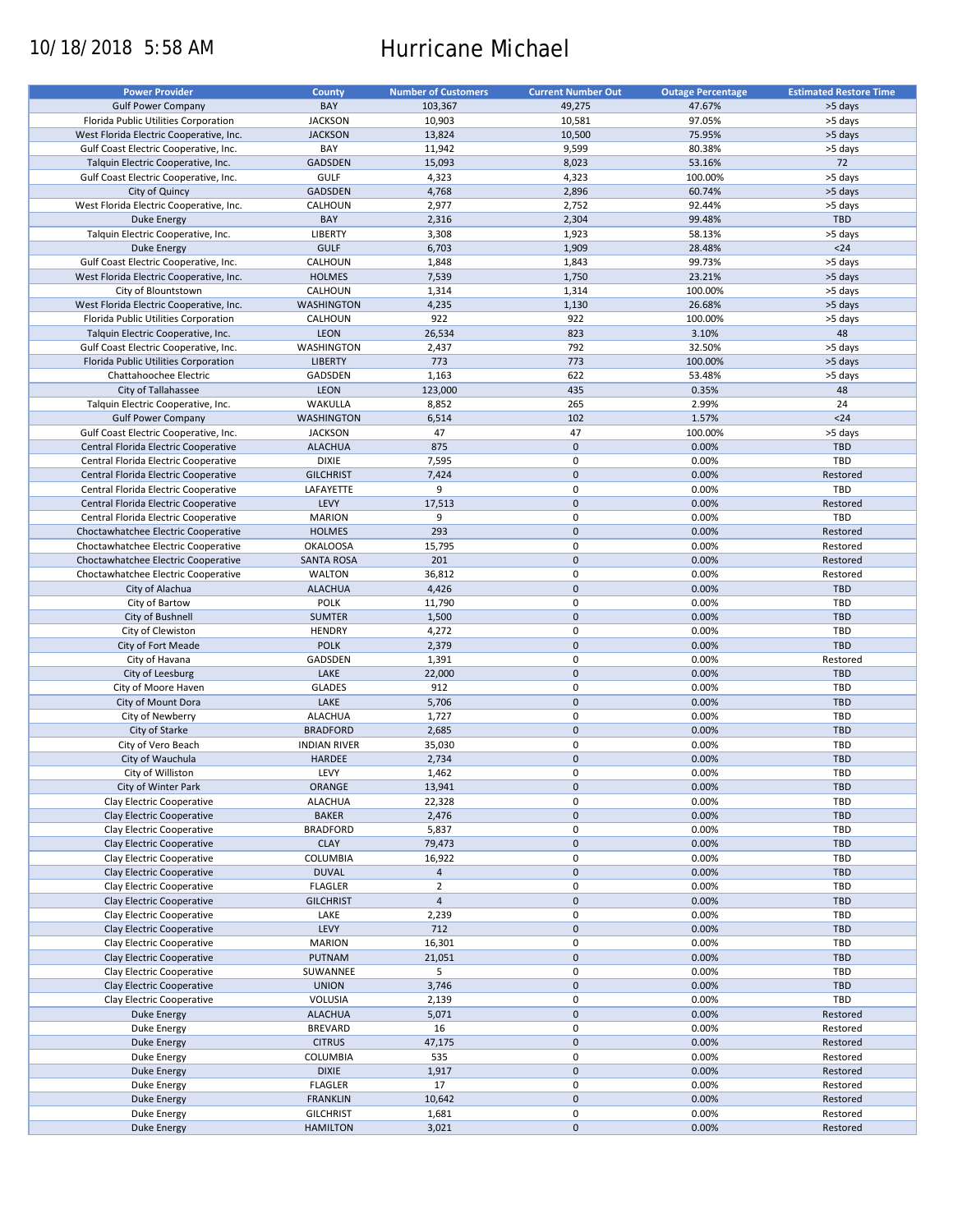### 10/18/2018 5:58 AM Hurricane Michael

| Duke Energy                                        | HARDEE              | 2,746     | 0           | 0.00% | Restored   |
|----------------------------------------------------|---------------------|-----------|-------------|-------|------------|
| <b>Duke Energy</b>                                 | <b>HERNANDO</b>     | 11,823    | $\pmb{0}$   | 0.00% | Restored   |
| Duke Energy                                        | <b>HIGHLANDS</b>    | 54,128    | 0           | 0.00% | Restored   |
|                                                    |                     |           | $\pmb{0}$   |       |            |
| <b>Duke Energy</b>                                 | HILLSBOROUGH        | 24        |             | 0.00% | Restored   |
| Duke Energy                                        | <b>JEFFERSON</b>    | 4,829     | 0           | 0.00% | Restored   |
| Duke Energy                                        | LAFAYETTE           | 880       | $\mathbf 0$ | 0.00% | Restored   |
|                                                    |                     |           | 0           |       |            |
| Duke Energy                                        | LAKE                | 85,247    |             | 0.00% | Restored   |
| Duke Energy                                        | <b>LEON</b>         | 66        | $\pmb{0}$   | 0.00% | Restored   |
| Duke Energy                                        | LEVY                | 3,840     | 0           | 0.00% | Restored   |
| <b>Duke Energy</b>                                 |                     |           | $\pmb{0}$   | 0.00% |            |
|                                                    | <b>MADISON</b>      | 4,037     |             |       | Restored   |
| Duke Energy                                        | <b>MARION</b>       | 66,784    | 0           | 0.00% | Restored   |
| <b>Duke Energy</b>                                 | ORANGE              | 370,927   | $\pmb{0}$   | 0.00% | Restored   |
| Duke Energy                                        | OSCEOLA             | 48,545    | 0           | 0.00% | Restored   |
|                                                    |                     |           |             |       |            |
| Duke Energy                                        | PASCO               | 140,774   | $\mathbf 0$ | 0.00% | Restored   |
| Duke Energy                                        | PINELLAS            | 526,150   | 0           | 0.00% | Restored   |
| <b>Duke Energy</b>                                 | <b>POLK</b>         | 103,167   | $\mathbf 0$ | 0.00% | Restored   |
|                                                    |                     |           |             |       |            |
| Duke Energy                                        | SEMINOLE            | 154,215   | 0           | 0.00% | Restored   |
| <b>Duke Energy</b>                                 | <b>SUMTER</b>       | 10,453    | $\pmb{0}$   | 0.00% | Restored   |
| Duke Energy                                        | SUWANNEE            | 833       | $\pmb{0}$   | 0.00% | Restored   |
|                                                    |                     |           |             |       |            |
| <b>Duke Energy</b>                                 | <b>TAYLOR</b>       | 6,261     | $\pmb{0}$   | 0.00% | Restored   |
| Duke Energy                                        | <b>VOLUSIA</b>      | 81,049    | 0           | 0.00% | Restored   |
| <b>Duke Energy</b>                                 | <b>WAKULLA</b>      | 7,063     | $\pmb{0}$   | 0.00% | Restored   |
|                                                    |                     |           |             |       |            |
| Escambia River Electric Cooperative, Inc.          | <b>ESCAMBIA</b>     | 3,452     | 0           | 0.00% | <b>TBD</b> |
| Escambia River Electric Cooperative, Inc.          | <b>SANTA ROSA</b>   | 7,544     | $\pmb{0}$   | 0.00% | <b>TBD</b> |
| Florida Keys Electric Cooperative                  | <b>MONROE</b>       | 31,941    | $\mathbf 0$ | 0.00% | <b>TBD</b> |
|                                                    |                     |           |             |       |            |
| Florida Power and Light Company                    | <b>ALACHUA</b>      | 1,245     | $\pmb{0}$   | 0.00% | <b>TBD</b> |
| Florida Power and Light Company                    | <b>BAKER</b>        | 5,516     | $\mathbf 0$ | 0.00% | TBD        |
| Florida Power and Light Company                    | <b>BRADFORD</b>     | 4,070     | $\pmb{0}$   | 0.00% | <b>TBD</b> |
|                                                    |                     |           |             |       |            |
| Florida Power and Light Company                    | <b>BREVARD</b>      | 312,828   | $\mathbf 0$ | 0.00% | <b>TBD</b> |
| Florida Power and Light Company                    | <b>BROWARD</b>      | 939,530   | $\pmb{0}$   | 0.00% | <b>TBD</b> |
| Florida Power and Light Company                    | CHARLOTTE           | 116,579   | $\mathbf 0$ | 0.00% | TBD        |
|                                                    |                     |           |             |       |            |
| Florida Power and Light Company                    | <b>CLAY</b>         | 910       | $\pmb{0}$   | 0.00% | <b>TBD</b> |
| Florida Power and Light Company                    | <b>COLLIER</b>      | 215,499   | 0           | 0.00% | TBD        |
| Florida Power and Light Company                    | <b>COLUMBIA</b>     | 14,144    | $\pmb{0}$   | 0.00% | <b>TBD</b> |
|                                                    |                     |           |             |       |            |
| Florida Power and Light Company                    | <b>DESOTO</b>       | 16,855    | $\pmb{0}$   | 0.00% | <b>TBD</b> |
| Florida Power and Light Company                    | <b>DUVAL</b>        | 9         | $\mathbf 0$ | 0.00% | <b>TBD</b> |
| Florida Power and Light Company                    | <b>FLAGLER</b>      | 59,608    | 0           | 0.00% | TBD        |
|                                                    |                     |           |             |       |            |
| Florida Power and Light Company                    | <b>GLADES</b>       | 3,508     | $\mathbf 0$ | 0.00% | <b>TBD</b> |
| Florida Power and Light Company                    | HARDEE              | 33        | 0           | 0.00% | TBD        |
| Florida Power and Light Company                    | <b>HENDRY</b>       | 9,892     | $\pmb{0}$   | 0.00% | <b>TBD</b> |
|                                                    |                     |           |             |       |            |
| Florida Power and Light Company                    | <b>HIGHLANDS</b>    | 519       | 0           | 0.00% | TBD        |
| Florida Power and Light Company                    | <b>INDIAN RIVER</b> | 57,796    | $\pmb{0}$   | 0.00% | <b>TBD</b> |
| Florida Power and Light Company                    | LEE                 | 266,497   | 0           | 0.00% | <b>TBD</b> |
|                                                    |                     |           |             |       |            |
| Florida Power and Light Company                    | MANATEE             | 188,203   | $\mathbf 0$ | 0.00% | <b>TBD</b> |
| Florida Power and Light Company                    | <b>MARTIN</b>       | 94,739    | 0           | 0.00% | TBD        |
| Florida Power and Light Company                    | MIAMI-DADE          | 1,138,406 | $\mathbf 0$ | 0.00% | <b>TBD</b> |
|                                                    |                     |           |             |       |            |
| Florida Power and Light Company                    | <b>MONROE</b>       | 94        | 0           | 0.00% | TBD        |
| Florida Power and Light Company                    | NASSAU              | 22,701    | $\pmb{0}$   | 0.00% | <b>TBD</b> |
| Florida Power and Light Company                    | OKEECHOBEE          | 20,142    | $\mathbf 0$ | 0.00% | TBD        |
|                                                    |                     |           |             |       |            |
| Florida Power and Light Company                    | ORANGE              | 3         | $\pmb{0}$   | 0.00% | <b>TBD</b> |
| Florida Power and Light Company                    | OSCEOLA             | 3         | 0           | 0.00% | TBD        |
| Florida Power and Light Company                    | PALM BEACH          | 750,041   | $\pmb{0}$   | 0.00% | <b>TBD</b> |
|                                                    |                     |           |             |       |            |
| Florida Power and Light Company                    | PUTNAM              | 20,144    | 0           | 0.00% | TBD        |
| Florida Power and Light Company                    | SARASOTA            | 270,158   | $\pmb{0}$   | 0.00% | <b>TBD</b> |
| Florida Power and Light Company                    | SEMINOLE            | 55,586    | 0           | 0.00% | TBD        |
|                                                    |                     |           |             |       |            |
| Florida Power and Light Company                    | ST. JOHNS           | 91,015    | $\pmb{0}$   | 0.00% | <b>TBD</b> |
| Florida Power and Light Company                    | ST. LUCIE           | 129,369   | 0           | 0.00% | TBD        |
| Florida Power and Light Company                    | SUWANNEE            | 5,025     | $\pmb{0}$   | 0.00% | <b>TBD</b> |
|                                                    |                     |           |             |       |            |
| Florida Power and Light Company                    | <b>UNION</b>        | 1,637     | 0           | 0.00% | TBD        |
| Florida Power and Light Company                    | <b>VOLUSIA</b>      | 179,598   | $\mathbf 0$ | 0.00% | <b>TBD</b> |
| Florida Public Utilities Corporation               | NASSAU              | 15,989    | 0           | 0.00% | Restored   |
|                                                    |                     |           |             |       |            |
| Fort Pierce Utilities Authority                    | ST. LUCIE           | 27,630    | 0           | 0.00% | <b>TBD</b> |
| Gainesville (Gainesville Regional Utilities - GRU) | <b>ALACHUA</b>      | 94,473    | 0           | 0.00% | TBD        |
| Glades Electric Cooperative, Inc.                  | <b>GLADES</b>       | 3,015     | $\pmb{0}$   | 0.00% | <b>TBD</b> |
|                                                    |                     |           |             |       |            |
| Glades Electric Cooperative, Inc.                  | HARDEE              | 0         | 0           |       | TBD        |
| Glades Electric Cooperative, Inc.                  | <b>HENDRY</b>       | 3,530     | $\pmb{0}$   | 0.00% | <b>TBD</b> |
| Glades Electric Cooperative, Inc.                  | <b>HIGHLANDS</b>    | 7,321     | 0           | 0.00% | TBD        |
|                                                    |                     |           |             |       |            |
| Glades Electric Cooperative, Inc.                  | OKEECHOBEE          | 2,278     | $\pmb{0}$   | 0.00% | <b>TBD</b> |
| Green Cove Springs Electric                        | <b>CLAY</b>         | 3,889     | $\pmb{0}$   | 0.00% | TBD        |
| Gulf Coast Electric Cooperative, Inc.              | <b>WALTON</b>       | 100       | $\pmb{0}$   | 0.00% | <b>TBD</b> |
|                                                    |                     |           |             |       |            |
| <b>Gulf Power Company</b>                          | <b>ESCAMBIA</b>     | 152,984   | 0           | 0.00% | Restored   |
| <b>Gulf Power Company</b>                          | <b>HOLMES</b>       | 2,572     | $\pmb{0}$   | 0.00% | Restored   |
| <b>Gulf Power Company</b>                          | <b>JACKSON</b>      | 1,375     | 0           | 0.00% | $24$       |
|                                                    |                     |           |             |       |            |
| <b>Gulf Power Company</b>                          | <b>OKALOOSA</b>     | 94,172    | $\mathbf 0$ | 0.00% | Restored   |